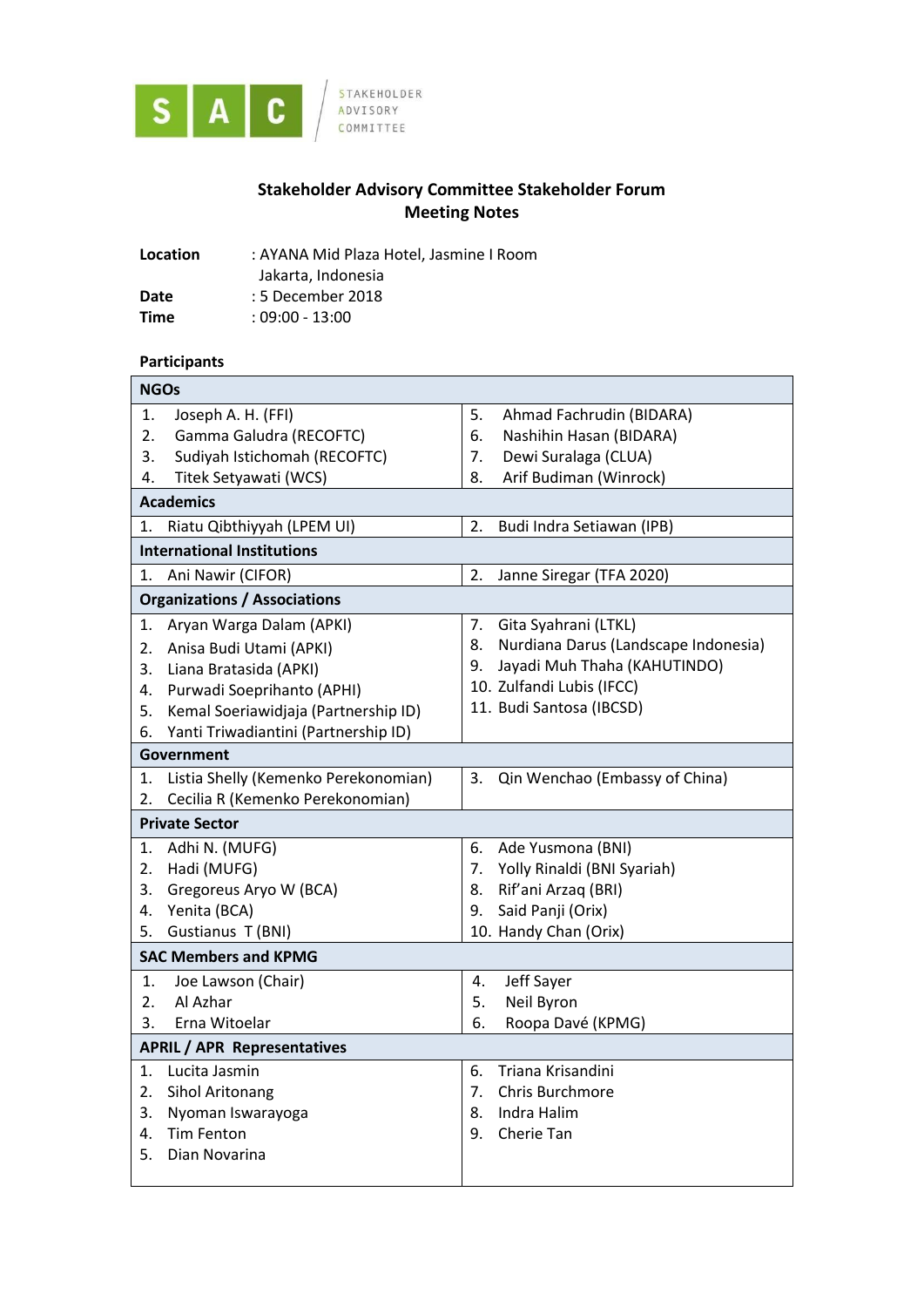

# **OPENING AND DISCUSSION TOPICS**

#### **1. Joe Lawson, Chairman of the Stakeholder Advisory Committee**

- Opened the meeting by looking back at the history of the SAC, that it was originally set up to provide oversight on the first iteration of SFMP, and then on SFMP 2.0.
- Introduced the agenda for the day, and encouraged guests to ask questions.
- Highlighted that members of APRIL's management team have been invited for the first time, in a bid to facilitate transparency and for them to share about key programs.

## **2. Roopa Davé, Senior Manager of Sustainability Services, KPMG**

*2018 SFMP 2.0 Assurance Process by KPMG PRI*

- Introduced the objectives for KPMG engagement process, on how the assurance process is meant to assess 45 indicators to measure conformance to the SFMP 2.0.
- Reiterated that KPI selection was a multistep process carried out in consultation with key and local stakeholders.
- Outlined what happens in an assurance process, including on-site planning visits, selection of verification sites in discussion with local stakeholders and APRIL, and the actual verification field work done together with stakeholder observers.
- Stated that the site visits for the 2018 assurance process were conducted in 2 PT RAPP, 4 supply partners' and 2 open market suppliers' concession areas.
- Outlined the key observations: 2 non-conformances (NC) and 12 opportunities for improvement (OFI).
- Reported on the progress of APRIL's action plans on addressing previous NCs and OFIs: all previous NCs have been addressed and closed; 4 OFIs remained in progress.

## **3. Timothy C. Fenton, Senior Manager, Sustainability Operations, APRIL**

*APRIL Action Plans*

- Shared APRIL's progress in resolving the NCs and OFIs identified in the 2018 SFMP 2.0 Assurance Process: actions addressing 2/2 NCs have been completed; 4/12 OFI's have completed and 8/12 OFIs are in progress.
- Stated that NC #2, involving isolated weaknesses in implementation of responsible workplace practices had been addressed with additional training.
- Shared about the challenges in addressing the OFIs, noting that while APRIL was aiming to complete actions on most OFI's still in progress by end-2018, others require long-term action.

| <b>QUESTION AND ANSWER SESSION</b> |                                                                                                       |  |
|------------------------------------|-------------------------------------------------------------------------------------------------------|--|
| Purwadi Soeprihanto                | Appreciated APRIL's progress in peatland management and                                               |  |
| (APHI)                             | forest conservation.                                                                                  |  |
|                                    | Queried if SFMP 2.0 applies to all suppliers, including supply<br>partners and open market suppliers. |  |
|                                    | Noted that the RKU has been revised by the MoEF and that                                              |  |
|                                    | everyone must continue to comply with the revisions.                                                  |  |
| Titiek Setyawati (WCS)             | Appreciated APRIL's commitment to communicate progress                                                |  |
|                                    | and undergo assurance processes.                                                                      |  |
|                                    | Suggested that APRIL also highlight the work it does with                                             |  |
|                                    | flagship species, and include progress in its reports.                                                |  |
| Ani Nawir (CIFOR)                  | Requested clarification on terms like 'supply partner' and                                            |  |
|                                    | 'open market supplier'.                                                                               |  |
|                                    | Asked about the methodology used to choose the verification                                           |  |
|                                    | sites in the assurance process.                                                                       |  |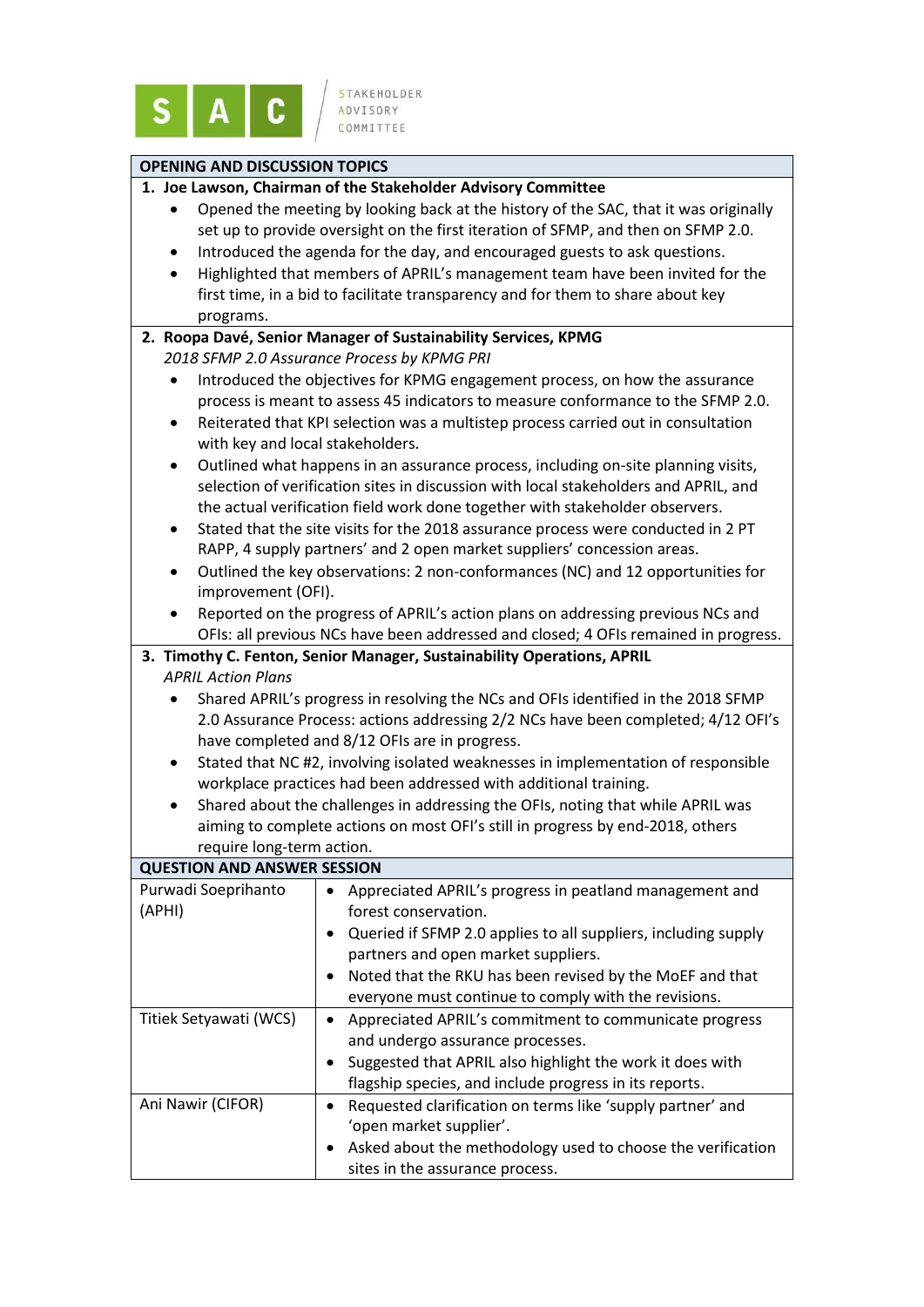

| Timothy C. Fenton                                                                               | Stated that APRIL's SFMP 2.0 applies to all suppliers                               |  |  |
|-------------------------------------------------------------------------------------------------|-------------------------------------------------------------------------------------|--|--|
| (APRIL)                                                                                         | Defined categories of suppliers.<br>٠                                               |  |  |
|                                                                                                 | Noted that ARPIL's RKU has been revised and approved and                            |  |  |
|                                                                                                 | operations are in full compliance with the RKU.                                     |  |  |
| Roopa Davé (KPMG PRI)                                                                           | Described the methodology used in selecting sites for field<br>$\bullet$            |  |  |
|                                                                                                 | verification, that sites are not selected on a percentage basis                     |  |  |
|                                                                                                 | but instead based on risk assessments, both from GIS, social                        |  |  |
|                                                                                                 | data and media reviews.                                                             |  |  |
| Budi Indra Setiawan                                                                             | Asked about the "defensible methodology" for measuring<br>٠                         |  |  |
| (IPB)                                                                                           | carbon emissions mentioned in the report.                                           |  |  |
| Timothy C. Fenton                                                                               | Noted that he would connect Prof. Budi with the peatland<br>$\bullet$               |  |  |
| (APRIL)                                                                                         | science team for a comprehensive response to his query.                             |  |  |
| Rizal Bukhari (FSC                                                                              | Asked about the fiber supplier on-boarding process.<br>$\bullet$                    |  |  |
| Indonesia)                                                                                      |                                                                                     |  |  |
| Timothy C. Fenton                                                                               | Stated that APRIL conducts a comprehensive due-diligence<br>٠                       |  |  |
| (APRIL)                                                                                         | process involving interviews, field visits, and ensuring                            |  |  |
|                                                                                                 | compliance with legal requirements and APRIL's SFMP 2.0.                            |  |  |
| <b>DISCUSSION TOPICS</b>                                                                        |                                                                                     |  |  |
| 4. Erna Witoelar, SAC Member                                                                    |                                                                                     |  |  |
|                                                                                                 | Topic Introduction: UN Sustainable Development Goals (SDGs)                         |  |  |
|                                                                                                 | Commented on the merits on collaboration between the private sector and civil       |  |  |
|                                                                                                 | society, and how the SDGs are a useful platform.                                    |  |  |
| ٠                                                                                               | Shared about how she has been impressed by the uptake of the SDGs by all sectors,   |  |  |
|                                                                                                 | and how she believes they will encourage collaboration.                             |  |  |
|                                                                                                 | Invited Sihol Aritonang to share about APRIL's learning journey in adopting the     |  |  |
| SDGs.                                                                                           |                                                                                     |  |  |
| 5. Sihol Aritonang, President Director, RT Riau Andalan Pulp and Paper                          |                                                                                     |  |  |
| <b>APRIL SDG Impact Assessment</b>                                                              |                                                                                     |  |  |
|                                                                                                 | Noted that APRIL's adoption of the SDGs has been spurred on by the RGE group's      |  |  |
|                                                                                                 | 5Cs principle (Good for Community, Country, Climate, Customer and Company), and     |  |  |
|                                                                                                 | by the desire to measure and focus our impact.                                      |  |  |
|                                                                                                 | Noted that the SDGs are a useful platform to align our impact with local, national, |  |  |
| and global agendas.                                                                             |                                                                                     |  |  |
|                                                                                                 | Presented APRIL's work with PwC to conduct a study that would (1) help APRIL        |  |  |
|                                                                                                 | identify priority goals and targets, and (2) define baselines and metrics for       |  |  |
|                                                                                                 | measuring impact.                                                                   |  |  |
| ٠                                                                                               | Elaborated on the methodology of prioritizing targets, including the inclusion of   |  |  |
| national and provincial level data.                                                             |                                                                                     |  |  |
| Relayed the outcome of the prioritization, three categories that would help inform<br>$\bullet$ |                                                                                     |  |  |
| APRIL's focus, including: Core Goals (SDGs 12, 13, 15); Catalytic Goals (SDGs 3, 4, 6,          |                                                                                     |  |  |
| 17) and Contributed Goals (SDGs 1, 2, 8, 9, 10).                                                |                                                                                     |  |  |
| Stated that APRIL would focus on Core and Catalytic Goals, while maintaining efforts            |                                                                                     |  |  |
| in projects aligned with Contributed Goals.                                                     |                                                                                     |  |  |
| Explained that APRIL is in Phase 2 of the study, establishing baselines and figuring<br>٠       |                                                                                     |  |  |
| out how to measure progress.                                                                    |                                                                                     |  |  |
| Reiterated APRIL's commitment to adopting and implementing the SDGs,                            |                                                                                     |  |  |
| particularly at the local level.                                                                |                                                                                     |  |  |
|                                                                                                 |                                                                                     |  |  |
|                                                                                                 |                                                                                     |  |  |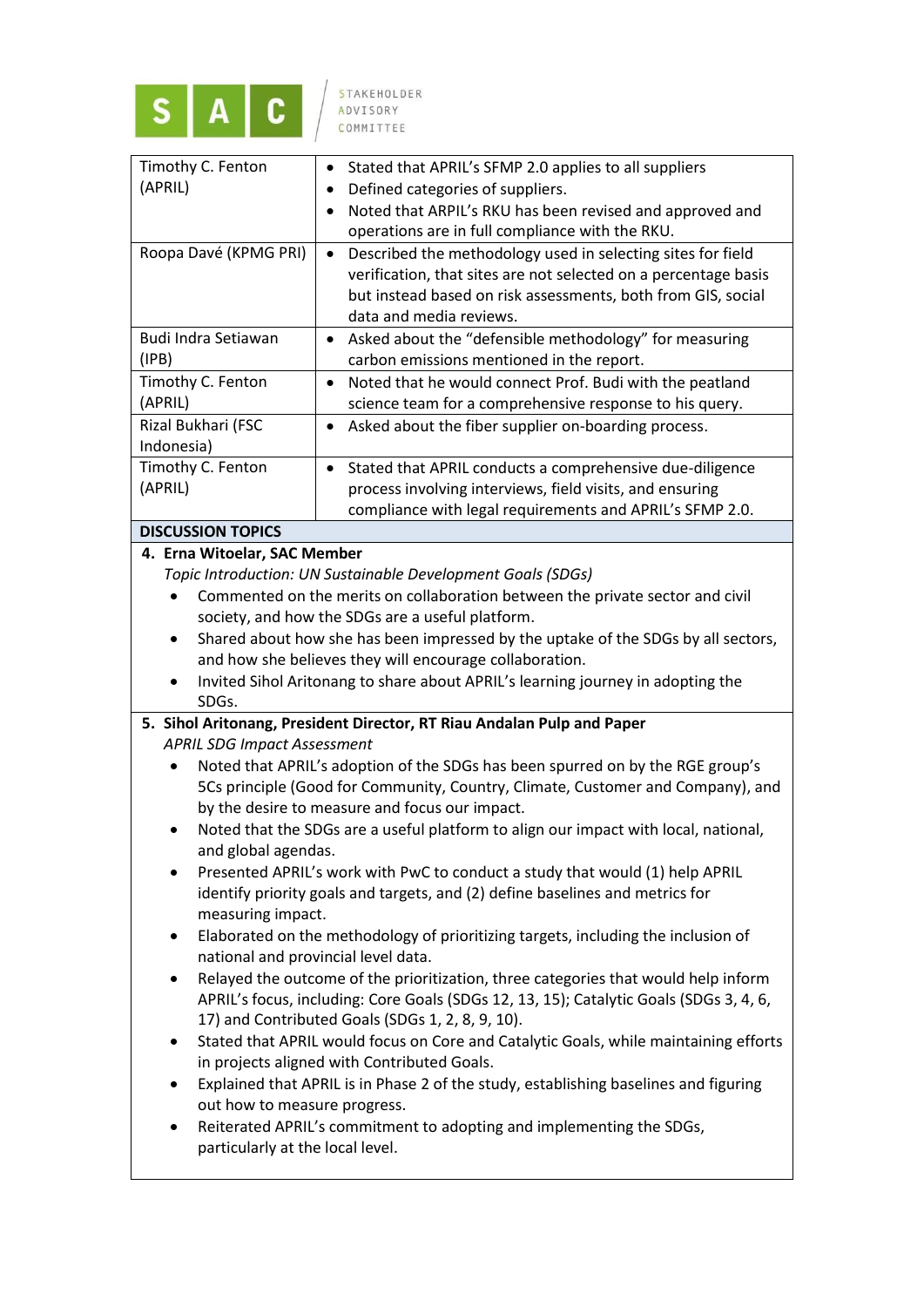

| <b>QUESTION AND ANSWER SESSION</b>                                                                                                                                                                                                                                                                                                                                                                                                                                                                                                                                                                                                                                                                                                                                                                                                                                                                                                                                                         |                                                                                                                                                                                                                                                                                                                                                                                                                                                                                                                                                                                                                                                                                                                                                     |  |  |
|--------------------------------------------------------------------------------------------------------------------------------------------------------------------------------------------------------------------------------------------------------------------------------------------------------------------------------------------------------------------------------------------------------------------------------------------------------------------------------------------------------------------------------------------------------------------------------------------------------------------------------------------------------------------------------------------------------------------------------------------------------------------------------------------------------------------------------------------------------------------------------------------------------------------------------------------------------------------------------------------|-----------------------------------------------------------------------------------------------------------------------------------------------------------------------------------------------------------------------------------------------------------------------------------------------------------------------------------------------------------------------------------------------------------------------------------------------------------------------------------------------------------------------------------------------------------------------------------------------------------------------------------------------------------------------------------------------------------------------------------------------------|--|--|
| <b>Nurdiana Darus</b><br>(Landscape Indonesia)                                                                                                                                                                                                                                                                                                                                                                                                                                                                                                                                                                                                                                                                                                                                                                                                                                                                                                                                             | Noted that there is plenty of discussion and effort with the<br>government and NGOs, but there is a need to do more with sub-<br>national governments.<br>Commended APRIL's efforts in adopting the SDGs.<br>٠                                                                                                                                                                                                                                                                                                                                                                                                                                                                                                                                      |  |  |
| Ani Nawir (CIFOR)                                                                                                                                                                                                                                                                                                                                                                                                                                                                                                                                                                                                                                                                                                                                                                                                                                                                                                                                                                          | Asked about a CSR program previously conducted by the Tanoto<br>$\bullet$<br>foundation, about the results of the study and if APRIL has<br>adopted the recommendations.                                                                                                                                                                                                                                                                                                                                                                                                                                                                                                                                                                            |  |  |
| <b>Budi Santosa</b><br>(IBCSD)                                                                                                                                                                                                                                                                                                                                                                                                                                                                                                                                                                                                                                                                                                                                                                                                                                                                                                                                                             | Expressed hope that APRIL's work would also inspire other<br>$\bullet$<br>companies to integrate the SDGs.<br>Looks forward to seeing the real integration of SDG into the<br>٠<br>strategy of APRIL going forward.                                                                                                                                                                                                                                                                                                                                                                                                                                                                                                                                 |  |  |
| Sihol Aritonang<br>(APRIL)                                                                                                                                                                                                                                                                                                                                                                                                                                                                                                                                                                                                                                                                                                                                                                                                                                                                                                                                                                 | Elaborated on how the Tanoto Foundation worked with UNDP<br>$\bullet$<br>to support 4 district governments through the Provincial<br>Planning Agency on adopting SDGs as framework for local<br>development plans.<br>Relayed the outcome of the CSR study by the Tanoto<br>Foundation, on how it had highlighted the challenges of the CSR<br>programs, and how SDGs offer a promising platform in guiding<br><b>CSR</b> investments                                                                                                                                                                                                                                                                                                               |  |  |
| <b>DISCUSSION TOPICS</b>                                                                                                                                                                                                                                                                                                                                                                                                                                                                                                                                                                                                                                                                                                                                                                                                                                                                                                                                                                   |                                                                                                                                                                                                                                                                                                                                                                                                                                                                                                                                                                                                                                                                                                                                                     |  |  |
| 6. Jeffrey A. Sayer, SAC Member<br>Topic Introduction: Landscape Conservation and Restoration<br>Recalled how conservation areas within planting concession initially showed much<br>promise, but these areas are in reality, prone to encroachment and degradation.<br>Stated that APRIL's commitment of 1 ha of conservation area for every 1 ha of<br>$\bullet$<br>plantation area was bold and still is impressive.<br>Noted that APRIL has been monitoring and studying important species within their<br>$\bullet$<br>concessions, and will continue to do so.<br>Elaborated about the progress so far, including the creation of detailed maps and a<br>٠<br>strong conservation management programme.<br>Noted that as Sumatra's forests are under extreme threat, ARPIL's efforts with the<br>Restorasi Ekosistem Riau project are a significant contribution to Sumatra's<br>biodiversity.<br>7. Nyoman Iswarayoga, Director of External Affairs, Restorasi Ekosistem Riau (RER) |                                                                                                                                                                                                                                                                                                                                                                                                                                                                                                                                                                                                                                                                                                                                                     |  |  |
| Restorasi Ekosistem Riau<br>$\bullet$<br>$\bullet$<br>$\bullet$<br>٠                                                                                                                                                                                                                                                                                                                                                                                                                                                                                                                                                                                                                                                                                                                                                                                                                                                                                                                       | Shared about APRIL's efforts to restore 150,000 ha of degraded peat forest in the<br>Kampar Peninsula and Pulau Padang through the RER project.<br>Noted that the project brings together local communities, government, forestry<br>experts and NGOs to manage the land in a landscape approach.<br>Explained how the Production - Protection model, with plantations surrounding the<br>conservation area, helps to deter encroachers.<br>Noted the project's significance, as it is the last and largest intact Sundaic lowland<br>(peatland) forest in Sumatra, storing massive amounts of carbon, and providing a<br>wealth of ecosystem services.<br>Elaborated on RER's initiatives, including training local rangers to protect the forest, |  |  |
|                                                                                                                                                                                                                                                                                                                                                                                                                                                                                                                                                                                                                                                                                                                                                                                                                                                                                                                                                                                            | assessing biodiversity and carbon stock, restoring the peatland by closing canals,                                                                                                                                                                                                                                                                                                                                                                                                                                                                                                                                                                                                                                                                  |  |  |

and working with adjacent communities for inclusive management.